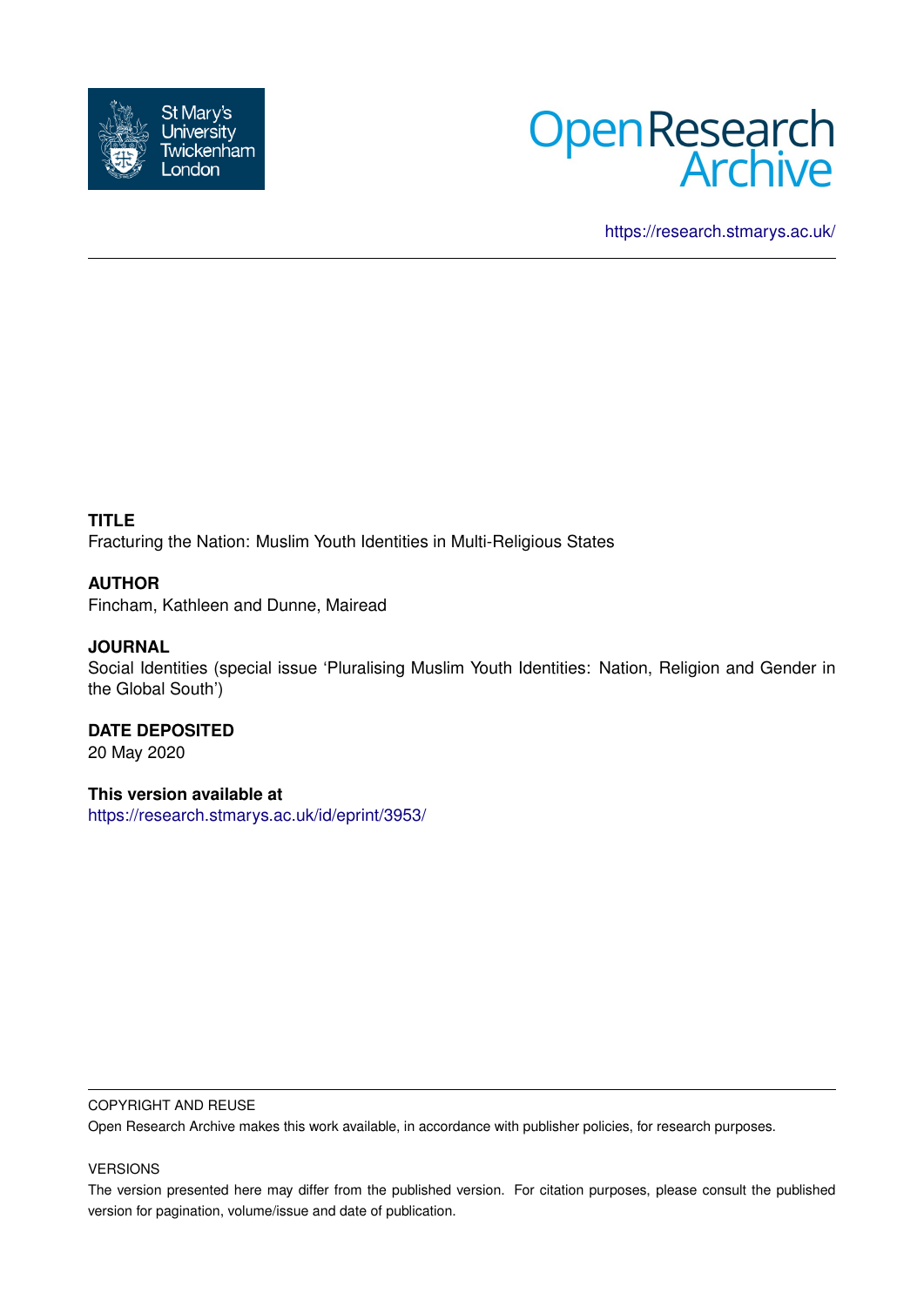**Paper 4 -** *Social Identities* (special issue 'Pluralising Muslim Youth Identities: Nation, Religion and Gender in the Global South')

## **Fracturing the Nation: Muslim Youth Identities in Multi-Religious States**

**Kathleen Fincham and Máiréad Dunne**

#### **Abstract**

In this paper, we focus on the production of Muslim youth identities within multi-religious states. Using empirical case study research from Lebanon and Nigeria, we discuss how the historical specificities of state formation have produced internal cleavages within the corresponding nationstates and how these have shifted over time. We also discuss how the agglomeration of different ethnic and religious groups in the formation of these states has produced internal fractures that are constantly revivified by youth in their identity discourses. Our focus in this paper is on the ways that youth identity discourses are constructed at the intersections of religion and nation. Using a comparative analysis across these two country contexts, we explore the ways that youth articulate their own identities with reference to internal others within their nation. More specifically, we examine how religious differences both between Muslims and Christians, and amongst Muslims, intersect with the national imaginaries in complex and contradictory ways. In this way, youth allegiances both shape and threaten the internal cohesion of the nation.

**Key words:** youth identities; internal others; postcoloniality; nation; Lebanon; Nigeria

**Word count:** 7436

#### **Introduction**

Within the current global climate of social uncertainty, increasing fears about youth alienation and the radicalisation of Muslim youth in the Global South in particular, this paper focuses on the production of Muslim youth identities within the multi-religious states of Nigeria and Lebanon. The case studies on youth in Nigeria and Lebanon highlight the importance of 'othering' and the framing of 'us' and 'them' in the production of youth identities. Adopting a post-colonial/post-structuralist theoretical framework, and using focus group data with youth coupled with observations in local contexts, we discuss the historical specificities of state formation to trace how the agglomeration of different ethnic and religious groups in the construction of these states has produced internal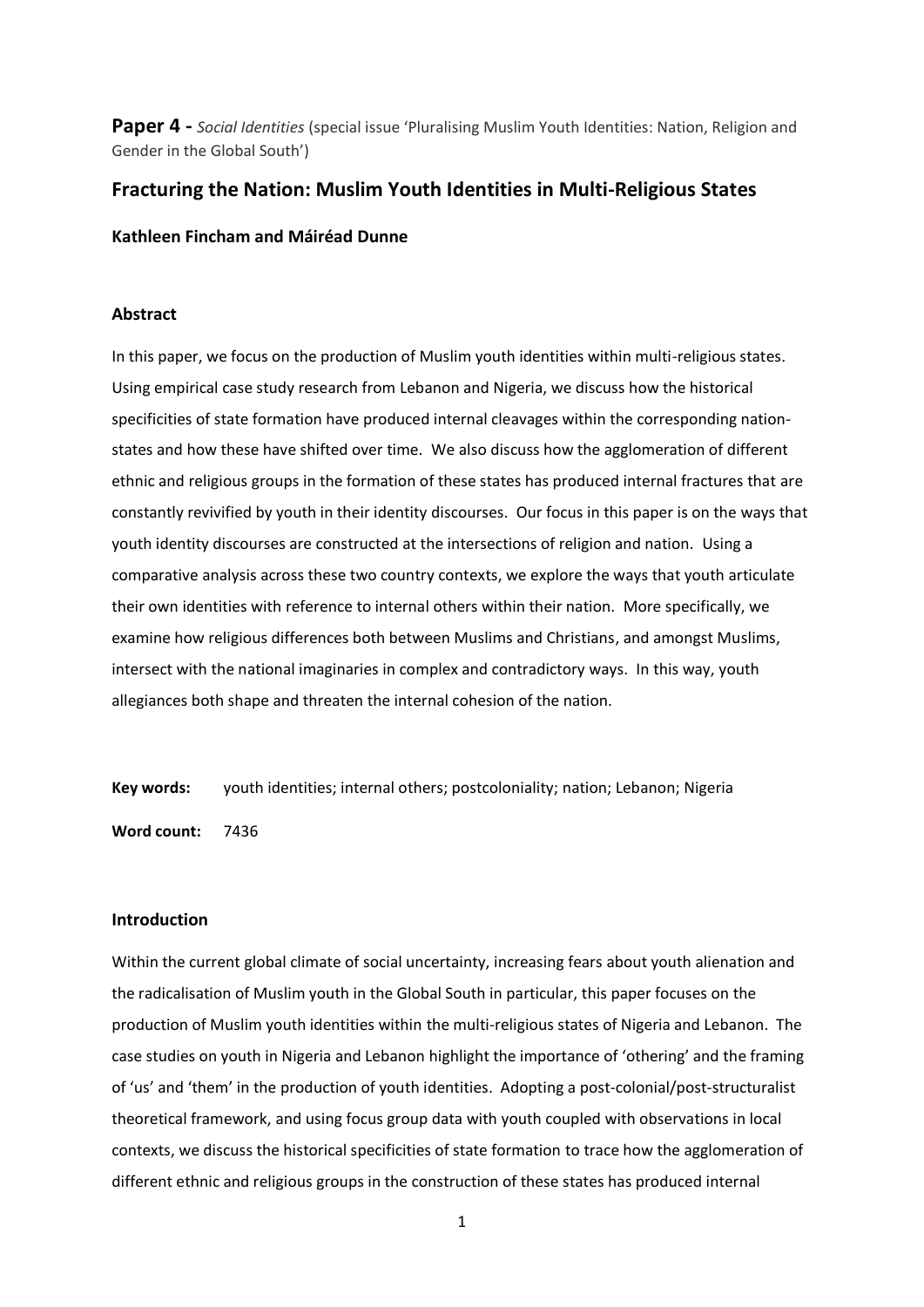fractures. As Nigerian and Lebanese youth construct their identities at the intersections of nation, ethnicity, religion and gender within the everyday contexts of the local (but with reference to the regional and global), they articulate their identities with reference to these fractures and to internal others within their nation. As religious differences intersect with national imaginaries for the youth in complex and sometimes contradictory ways, these allegiances of affiliation and difference have profound implications for the ways that youth understand themselves and their position in the world. They also shape and threaten the internal cohesion of the nation.

The next section provides background information on the complex geographical, political and social contexts in Nigeria and Lebanon in which this research was conducted and through which young people in these countries develop social relations and networks that help them to construct and navigate their identities. This is followed by discussion around the theoretical framing and methodology of the research. Finally, an analysis of the key findings of the research is presented in relation to how Muslim youth in Nigeria and Lebanon construct their identities in relation to nation and religion.

#### **Research contexts**

With regards to an analysis of how youth in the Global South produce, articulate and perform their identities within the local contexts of their everyday lives, the country contexts of Nigeria and Lebanon have a number of important similarities.

First, both countries are relatively new nations which have emerged from a colonial past. Moreover, in both cases, religion was implicated in state formation. In Nigeria, the historical introduction of Sunni Islam was closely tied to trade links and the development of trans-Saharan trade routes (circa 1100-1400 AD). From 1450 onwards, coastal trade links with Europeans, which included the transatlantic slave trade, were the precursor of specific attempts to bring Christianity to Southern Nigeria by missionaries in the 1840s (Falola and Heaton, 2008; Nwabueze, 1982). In 1914, British colonial powers amalgamated the Northern Protectorate (largely populated by Sunni Muslims), the Southern Protectorate (largely populated by Christians) and the Lagos Colony to form the three regions (North, South-East and South-West) which comprise the modern nation-state. Nigeria formally gained its independence from Britain in 1960.

In the case of Lebanon, Christianity predates Islam in the region, with the city of Tyre (the fieldwork location) being specifically mentioned in both the Old and New Testaments of the Bible. From the 16th century until the beginning of the 21st century, the land and people comprising the modern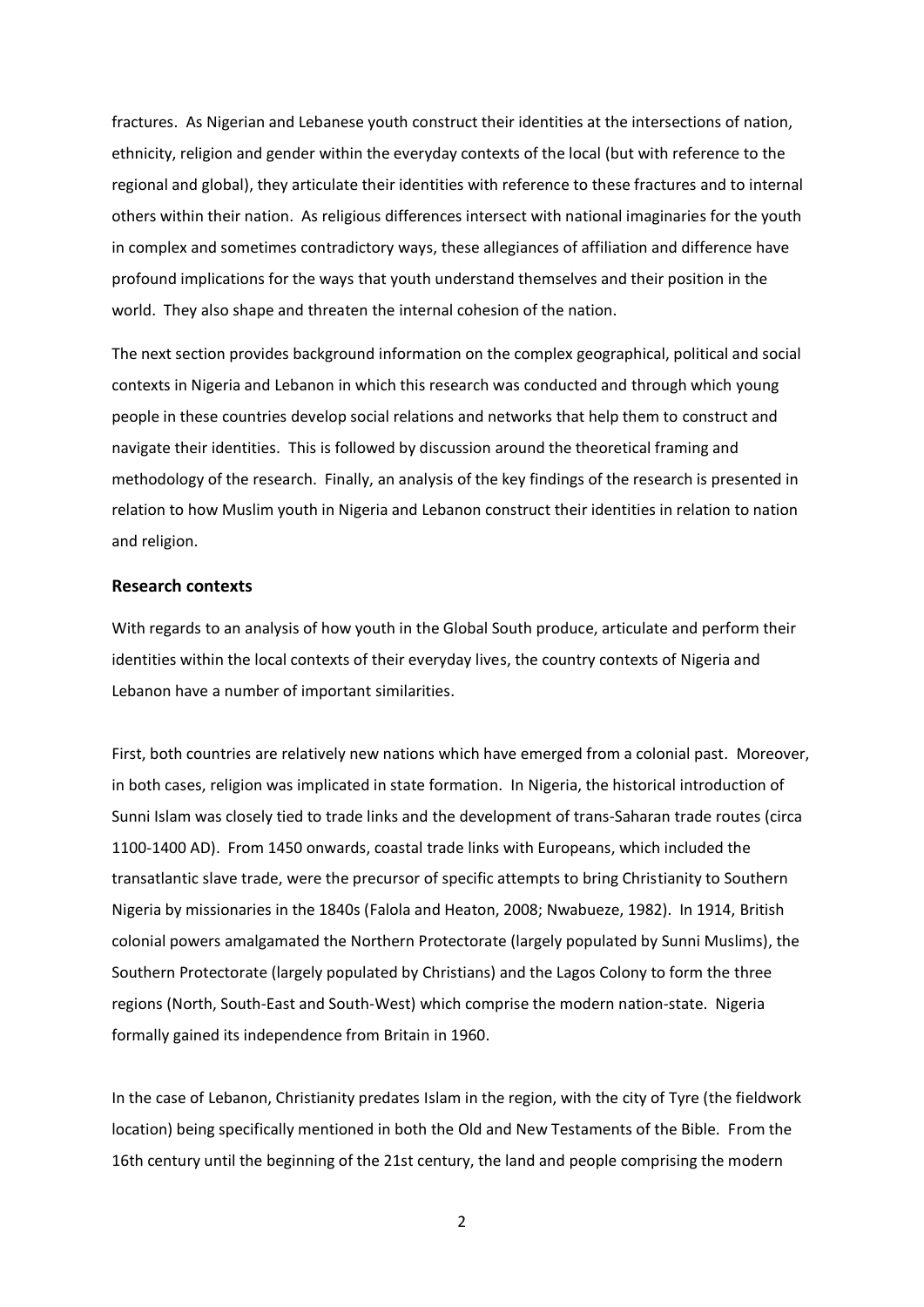nation-state were part of the (Sunni-ruled) Ottoman Empire (based in modern-day Turkey). After the fall of the Ottoman Empire, the Sykes-Picot Agreement (1916) put the territory of what is now the modern state of Lebanon under the control and influence of France. Originally part of Greater Syria, the borders of Lebanon (centred around Mount Lebanon) were drawn by the French to carve out a Christian-majority country in the midst of the predominantly Muslim Middle East. Territories to the north and south of Mount Lebanon, as well as the Beqa'a Valley and Beirut (largely populated by Sunni and Shi'a Muslims), were subsequently added to form Greater Lebanon, the precursor of the modern state of Lebanon. Greater Lebanon was officially put under French Mandate by the League of Nations in 1920. Lebanon officially gained its independence from France in 1943.

As a result of their historical origins, both Nigeria and Lebanon have marginal Muslim majority populations within multi-religious states. While Nigeria may be described as a multiparty secular democracy, religion plays a significant role in the political process and in the lives and identities of its population (Sampson, 2014). Although neither ethnicity nor religion has been included in a Nigerian census, it is estimated that about 50% of the population are (Sunni) Muslim, predominantly living in the Northern states, a further 40% are Christian, residing mostly in the south, with another 10% practising traditional religion (CIA, 2015). The absence of systematic data collection, however, means that the above estimates need to be considered with caution. In addition to questions about the relative size of religious groups reported above, the data occlude the diversity within each group and do not take account of syncretic overlaps between different faiths (See Paper 5 in this issue for further discussion). Specifically there is no reference to estimated proportions of Shi'a Muslims or Sufi orders such as Tijaniyya, Qadiriyya and Mouride or the differences between Protestant, Catholic and other Christians. Given this complexity, Nigeria has been struggling to reconcile its multireligious composition in the imagining of a unified nation-state.

In the case of Lebanon, the only parliamentary democracy in the Middle East, on-going religious tensions have meant that no official population census has been taken in the country since 1932 when there was a small Christian majority. As a result of the emigration of large numbers of Maronite Christians and a higher Muslim birth rate, the overall Muslim population (Sunni and Shi'a) has vastly increased and is currently estimated to be approximately 54% Muslim, 40.5% Christian and 5.6% Druze (CIA, 2015). Shi'a Muslims (the focus of the research sample in Lebanon) comprise a significant portion of the Muslim population in Lebanon and are estimated to be approximately 30– 40% of the total Lebanese population. Geographically, Shi'a make up the majority in South Lebanon, the Beqa'a Valley and the southern suburbs of Beirut. Similar to Nigeria, Lebanon's multi-religious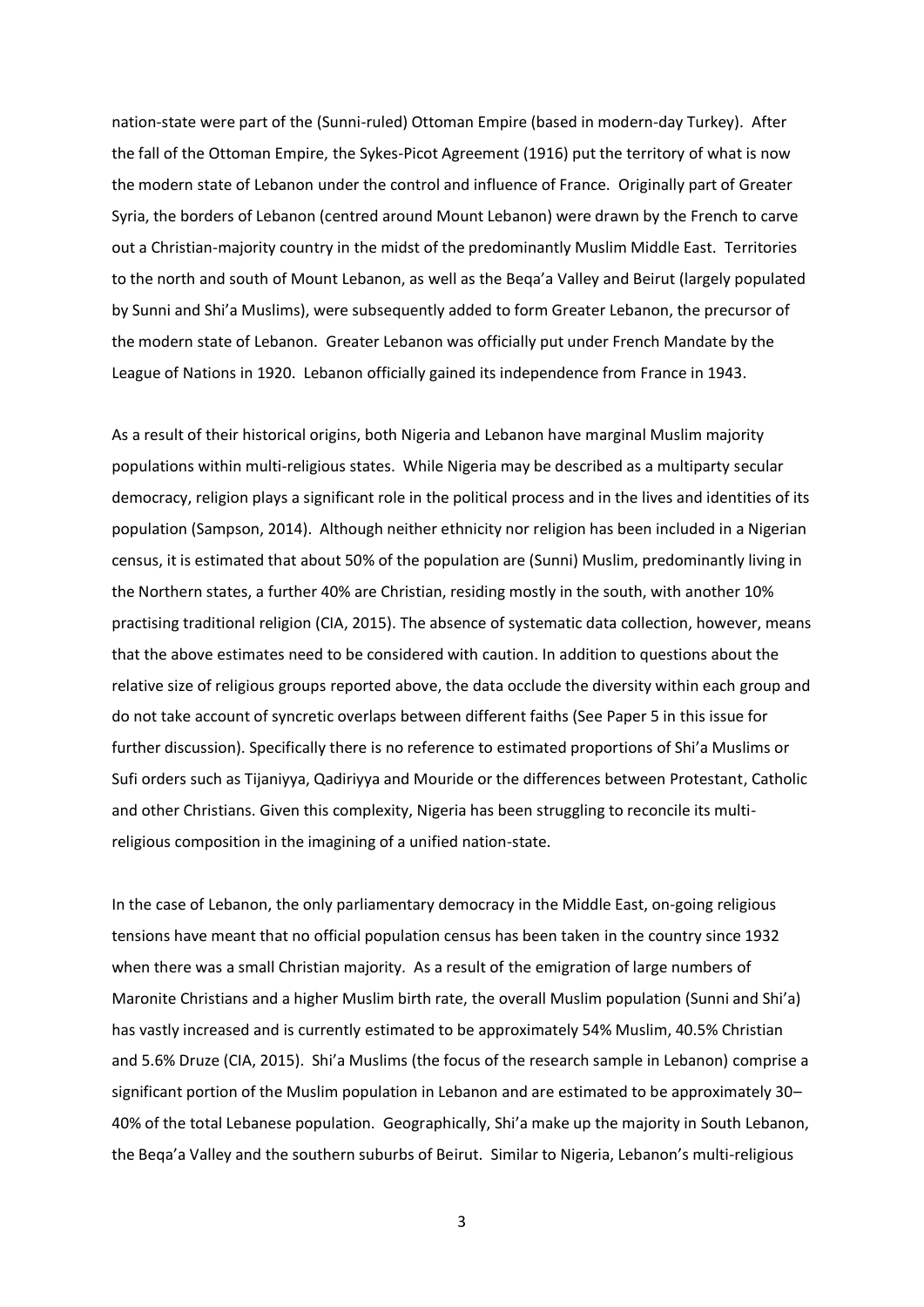composition has challenged the imagining of a unified nation-state. Moreover, religious tensions in Lebanon have been at the heart of internal conflict in the country since independence (Fisk, 2001).

In both Nigeria and Lebanon, religion is implicated in the constitution/state organisation, and powersharing arrangements between dominant religious groups has been used as a key strategy to address religious tensions. For example, a federal republic was established in Nigeria which gave formal recognition to three different regions (North, South-East and South-West) in an attempt to recognise their religious differences. Extraconstitutional arrangements in the country are such that the presidency usually rotates between a Muslim Northerner and a Christian Southerner. In Lebanon, the government gives formal recognition to different religious communities under its 'confessionalist' system of government, and the Lebanese Constitution requires that the President must be a Maronite Christian, the Prime Minister a Sunni Muslim and the Speaker of the Parliament a Shi'a Muslim. These power-sharing arrangements make governance and legal systems within both countries extremely complex.

Largely as a result of lobbying and favouring of particular groups and regions by colonial administrations, both Nigeria and Lebanon have had struggles with post-independence democratic processes, as well as histories of fragility and conflict. Before and since independence, Nigeria has experienced multiple conflicts, notably those against the British colonial administration and military regimes, as well as inter/intraregional conflicts and the insurgencies of Boko Haram in some Northern states. In Lebanon, sectarian tension in the country boiled over into a devastating civil war, which lasted for almost 16 years (1975-1990). Since then, Muslim groups have consistently demanded that political representation should reflect their increased proportion in the population, while many Christians fear a Muslim majority and Sunni Muslims fear a Shi'a Muslim majority. This communal tension has been at the heart of most internal conflict in Lebanon since independence. Moreover, some of these internal conflicts have spilled over into regional conflicts, most notably in ongoing conflict with Israel and more recently in the war in Syria.

Both Nigeria and Lebanon also have large youth populations. In Nigeria, 19.3% of the population is between 15 and 24 years, and in Lebanon, 17.20% of the population falls within this age range (CIA 2015). Moreover, both countries have enduring gender inequalities in terms of literacy, land ownership, labour force participation, wages and labour market segmentation. The wide gender gap has left Nigeria ranked 125 out of 145 countries on the WEF Gender Ranking and Lebanon ranked 138 (WEF, 2015).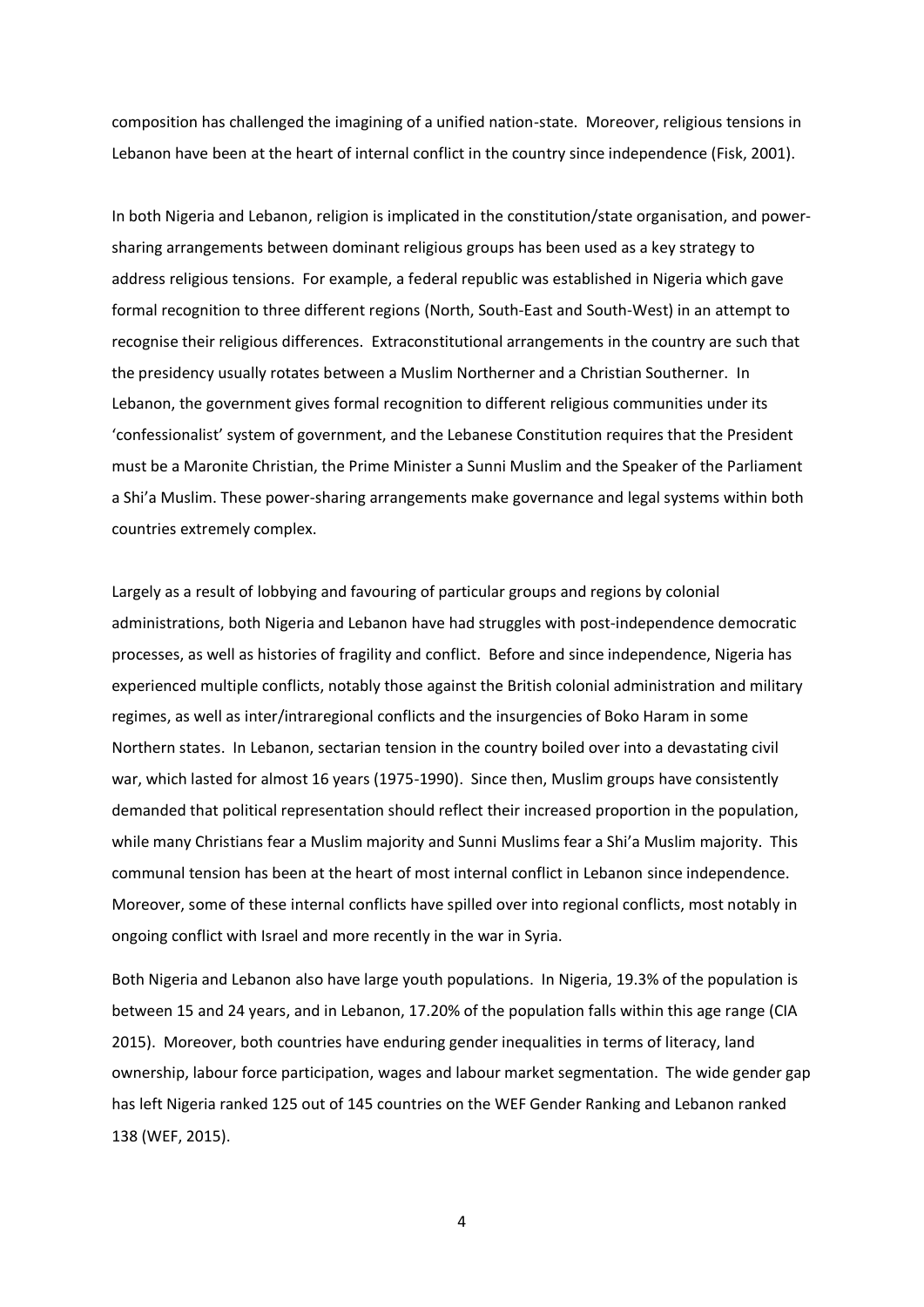Although Nigeria and Lebanon share many similarities, the two countries also differ in significant ways. In terms of size, Nigeria is a large country both in terms of territory (910,000 km<sup>2</sup>) and population (currently estimated to be in excess of 160 million). One in four Africans is Nigerian (Humphreys with Crawfurd, 2014). In contrast, Lebanon is a very small country with a total land area of just 10,400 km<sup>2</sup> and an estimated population of just 5 million.

The two countries also differ in terms of levels of human development. On the Human Development Index (2017), Nigeria is classified as a country with 'low human development' (ranking 152 out of 188 countries). Moreover, within Nigeria, there are vast differences in levels of development by region, with northern areas (largely populated by Muslims) far more likely to be economically disadvantaged than southern ones (largely populated by Christians). On the other hand, Lebanon is classified as a state with 'high human development' (ranking 76 out of 188 countries). However, Lebanon is also plagued by significant regional inequalities, with areas populated by Shi'a Muslims (south Beirut, south Lebanon and the Beqa'a Valley) far more likely to be disadvantaged.

There are also large differences between country contexts in relation to population demographics. In Nigeria, there are estimated to be as many as 500 ethnic groups in the country with each of the three regions identified by a major ethnic group, namely Hausa-Fulani in the north, Yoruba in the west and Igbo in the east. Along with English, the respective languages of these groups (Hausa, Yoruba, Igbo) are the official languages of Nigeria. On the other hand, Lebanon's ethnic 'homogeneity' (95% Arab, 4% Armenian) stands in sharp contrast to its religious plurality. The official language of Lebanon is Arabic, although French and English are widely spoken.

Nigeria and Lebanon also differ markedly in relation to education. While Nigeria has a centralised public education system, the country is recorded as having the world's largest number of children out of school. Primary school enrolment in Nigeria is sensitive to both gender and location, with participation rates being lower for girls (54.8% for girls as compared to 60.1% for boys) and for children in rural areas, in the north, amongst nomads and amongst Muslims (Humphreys with Crawfurd, 2014). Youth literacy rates (15-24 yrs) in Nigeria are also lower for girls (58% for females compared to 75.6% for males), as is school life expectancy (8 yrs for females as compared to 9 yrs for males).

In contrast to Nigeria, the education system is Lebanon is largely decentralised, with the public/private divide being particularly acute in relation to higher education. In Lebanon, primary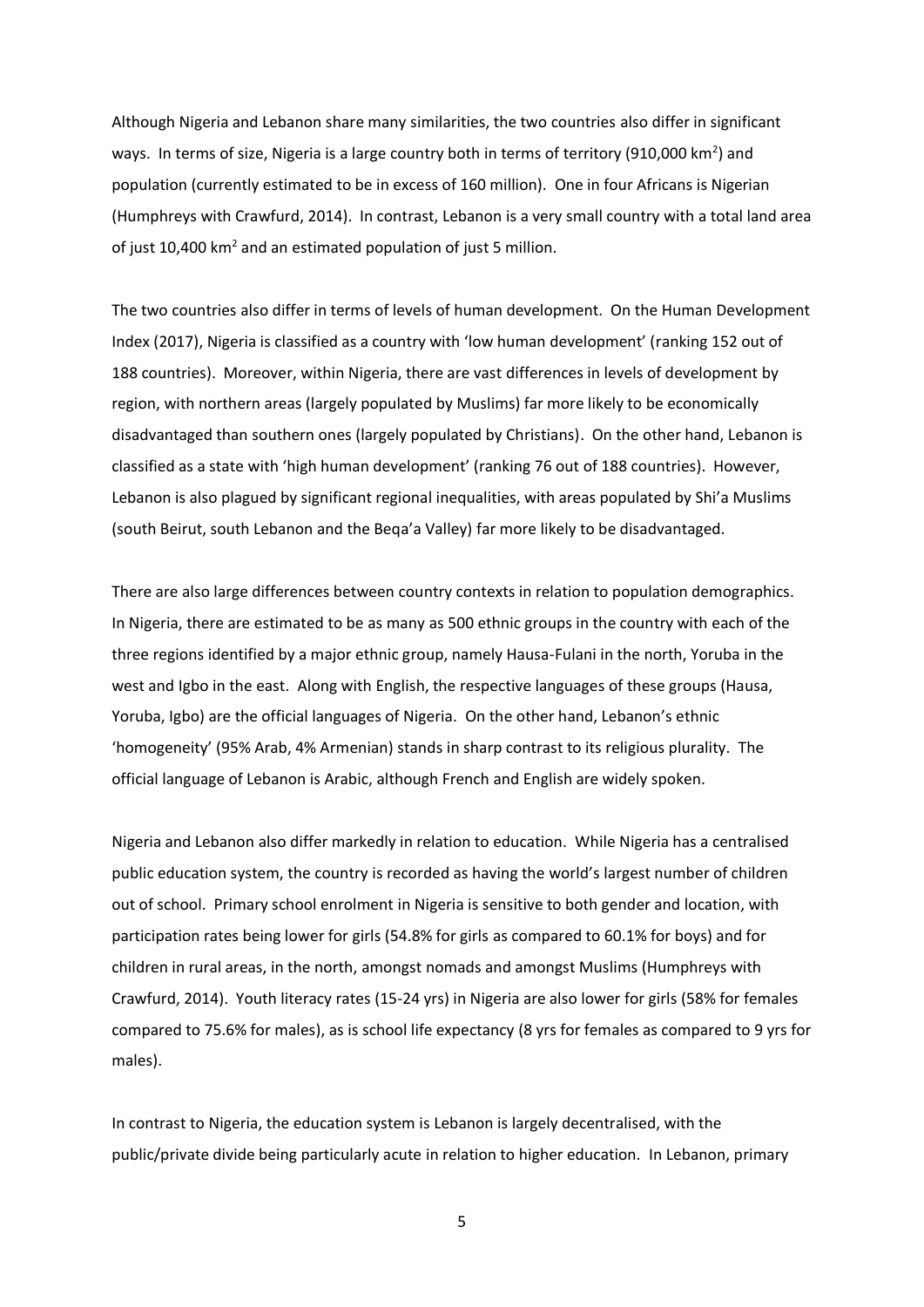school net enrolment is very high (97.3% for males and 96.8% for females), and school life expectancy is 12 yrs for males and 11 yrs for females. Moreover, youth literacy (15-24) is almost universal at 98.4% for males and 99.1% for females. There are, however, significant regional and communal inequalities in terms of educational quality disadvantaging areas of the country, which have predominately Shi'a populations (Frayha, 2009). Despite the high levels of youth literacy and school life expectancy in Lebanon, youth unemployment is extremely high (22.1%), and Lebanon is located in the global region (MENA) with the world's highest rates of youth unemployment and lowest rates of female labour force participation (ILO, 2015).

The next section discusses the key themes through which this research is framed, namely identity, nation, religion and ethnicity. (Although gender is a key axis of identity and integral to constructions of nation, religion and ethnicity, it is singled out for specific analysis in the book by Dunne, Durrani, Fincham and Crossouard entitled 'Troubling Muslim Youth identities: nation, religion, gender' and in other papers in this special issue). In the discussion below, particular reference is made to the intersections of nation and religion among youth in the more disadvantaged sections of the multireligious and post-colonial countries of Nigeria and Lebanon.

#### **Theoretical framework**

As discussed in previous papers in this special issue, identities are constructed in relation to one another through notions of 'sameness' and 'difference'. The following section will discuss how identities are constructed at the intersections of nation and religion amongst youth in the more disadvantaged sections of the multi-religious and post-colonial countries of Nigeria and Lebanon.

A particularly salient identification for young people is national identity. National identity is important because it provides a space of collective belonging, and in its conjunction with the nationstate a set of rights and privileges accorded to citizens (Ahmed, 1999). In this way, the construction and maintenance of the nation is particularly central to the lives of youth living within fragile contexts. However, as all nations are comprised of diverse individuals and groups, the nation must be collectively imagined through the construction of an authentic, shared culture and an official national memory (Anderson, 1991). This is accomplished through the construction and regulation of national narratives (e.g. shared history, kinship, culture, etc.), symbols and the regular and repetitive performance of nationalized ritual, which are circulated both through formal educational institutions (such as the school) and non-formal educational networks (such as the family, political organisations and religious institutions) in society (Fincham, 2012). Through these performances of banal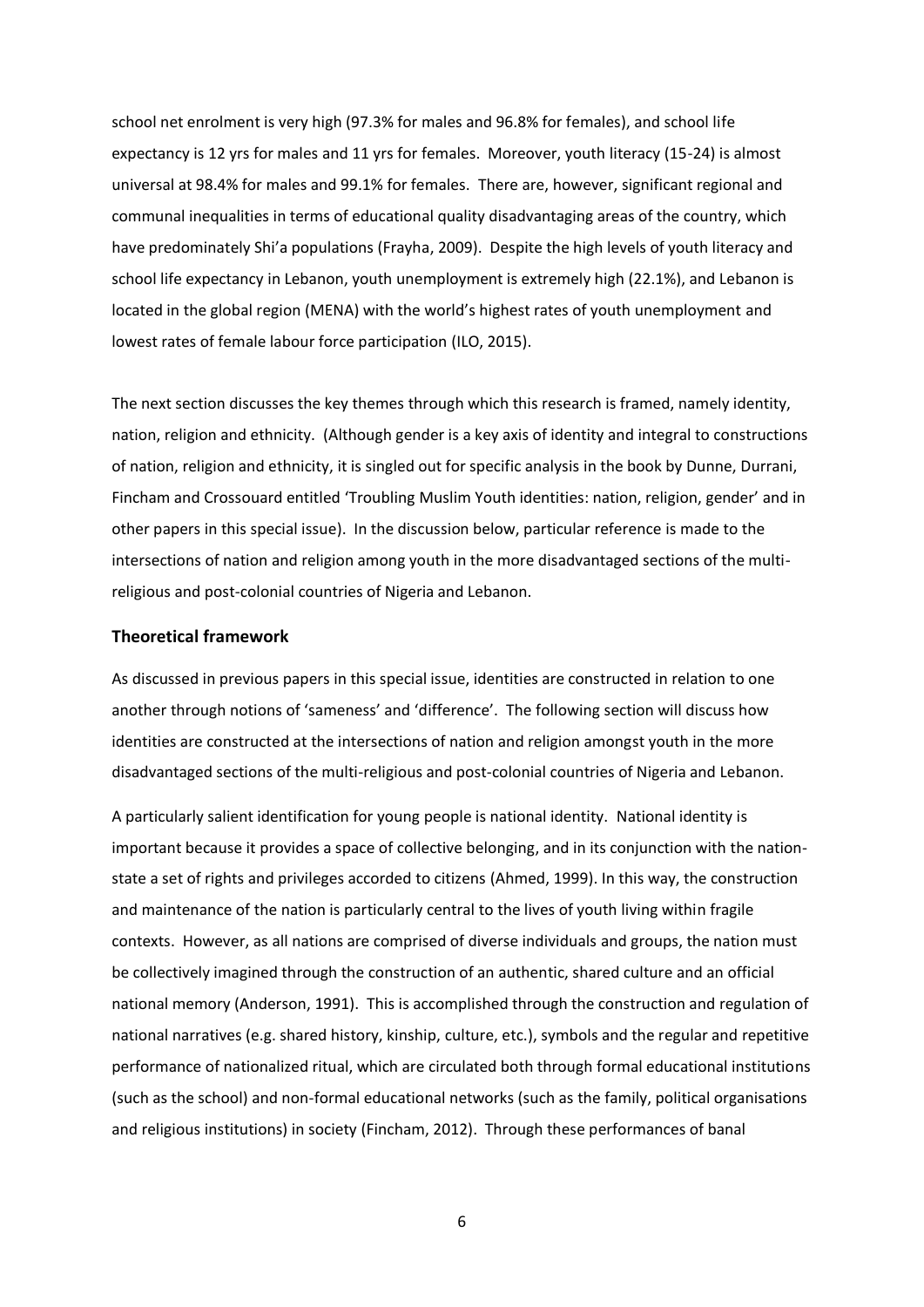nationalism, and engagement of the affective, the minds and hearts of 'citizens' are shaped on a day-to-day basis, and an imaginary coherence is imposed on youth experiences (Billig, 1995).

Religion and ethnicity are important boundary markers in the context of nation-building. Both are social constructs which function to unite, organize and mobilize individuals within a specific context and for a specific purpose, such as nationalism. Additionally, both ethnic and religious identities attempt to trace themselves 'back' to a specific place (e.g. Mecca), time (e.g. antiquity) and ancestor(s) (e.g. The Prophet Mohamed) in order to "derive an ideological lineage and to provide a guide for future actions" (Kinnvall, 2004, p. 756). In this way, both identities position individuals within temporalities that extend beyond their immediate lives and so provide a sense of continuity. . Furthermore, ethnic and religious identities often overlap, which means that it is not always clear whether people are organizing based on shared attachments to religion or ethnicity (e.g. Sunni Muslim religious identity forms the core of Arab ethnic identity) (Stewart, 2009). Therefore, individuals unite and act on the basis of both of these identities at different times and in different situations.

However, the relationship between these two identity constructs is quite complex, as ethnic and religious identities do not always conveniently and neatly align (e.g. southern Nigerians who are Muslim and northern Nigerians who are Christian; non-Sunni Muslim faiths in the Arab world, such as the Shi'a). Moreover, people often have shifting attachments to one particular identity position within a particular context. For example, individuals can be interpellated and mobilized under a single religious umbrella despite there being many ethnic differences between them (e.g. Muslim northern Nigerians). On the other hand, adherents of the same religion can also be mobilized into conflicting groups based on the 'difference' of ethnicity (e.g. Arab and Persian Shi'a).

Moreover, when conflicts related to political, social or economic inequalities are discursively framed as religious, they are given 'divine sanction', and supporters come to believe they are doing 'God's will' by attacking the evil 'other'. This is particularly salient in Nigeria and Lebanon where groups (such as Boko Haram in Nigeria, Hezbollah in Lebanon), have framed their claims to specific territory and defended their (para)military actions against 'others' as 'holy war' or jihad (Harik, 2004). In addition, politicization and mobilization of religious identities are more likely in contexts of religious discrimination and entrenched inequalities (Stewart, 2009). A relevant example of this is how the historic marginalization and persecution of Shi'a Muslims in south Lebanon encouraged the strengthening of religious identities in this community. This ultimately took a political form and led to the creation of the Amal and Hezbollah political/ paramilitary organizations (Harik 2004; Nasr, 2006).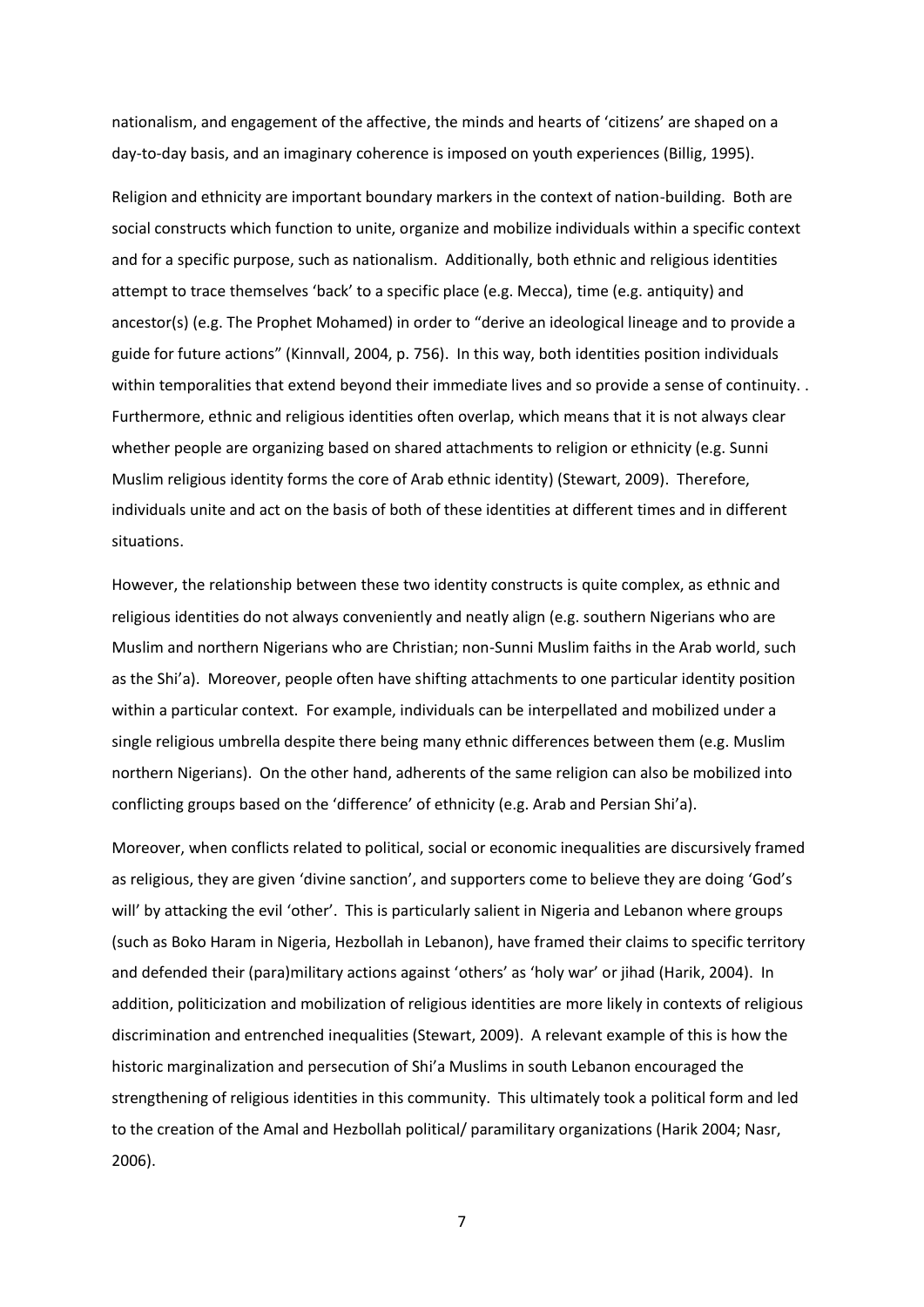It is important to reiterate here the importance of context and contextual history, as particular identities have been shaped by colonial histories. As discussed previously, the ostensibly unified nations (Nigeria, Lebanon) have been sutured together in ways that were not necessarily informed by a shared national imaginary. Consequently, youth may appropriate and perform their identities with respect to multiple axes of differentiation that have been flattened in the formation of the nation-state.

The section below discusses how the research on Muslim youth identity construction and negotiation was conducted within the country contexts of Nigeria and Lebanon.

#### **The research**

The research that informs this paper was part of a larger empirical study looking at the construction and negotiation of Muslim youth identities in four country contexts in the Global South – Pakistan, Senegal, Nigeria and Lebanon (Dunne, Durrani, Fincham and Crossouard, 2017). Given that our aim was to privilege youth voices in an in-depth way, an interpretivist qualitative approach to the research was adopted. Our main source of data was focus group discussions with youth lasting approximately 1.5 hours each. In each country context, the interview sample was constructed by convening sex-segregated and religiously segregated focus groups of between 4 and 6 participants with male and female and Muslim and Christian youth. A semi-structured interview schedule was developed to support the discussions with the participants across the case studies. Focus groups were supported by observations in the research context, including observations of the interview processes as well as the wider setting. In order to gain a fuller appreciation of the background of the focus group participants, a questionnaire was developed, which probed bio-data such as nationality, ethnicity, religion and sect, main languages spoken, region of origin and the region in which the youth currently resided. It also probed family background (i.e. asking information about mothers and fathers). The bio-data questionnaire was translated into Hausa (Nigeria) and Arabic (Lebanon) and orally explained as relevant for the different case study contexts.

The fieldwork phase of the research was conducted mainly during the later months of 2014. In the case of Nigeria, focus group discussions were conducted in two phases—a piloting phase in 2011– 2012 and the main data collection phase completed in early 2014. The identification of the main research sites in each country context was largely done with the support of the local contacts of the UK-based lead researchers. As educational institutions tended to be the main point of access to youth, focus group interviews were carried out in the institutional contexts of schools or higher education. Where possible, we also sought to include youth who were out of education and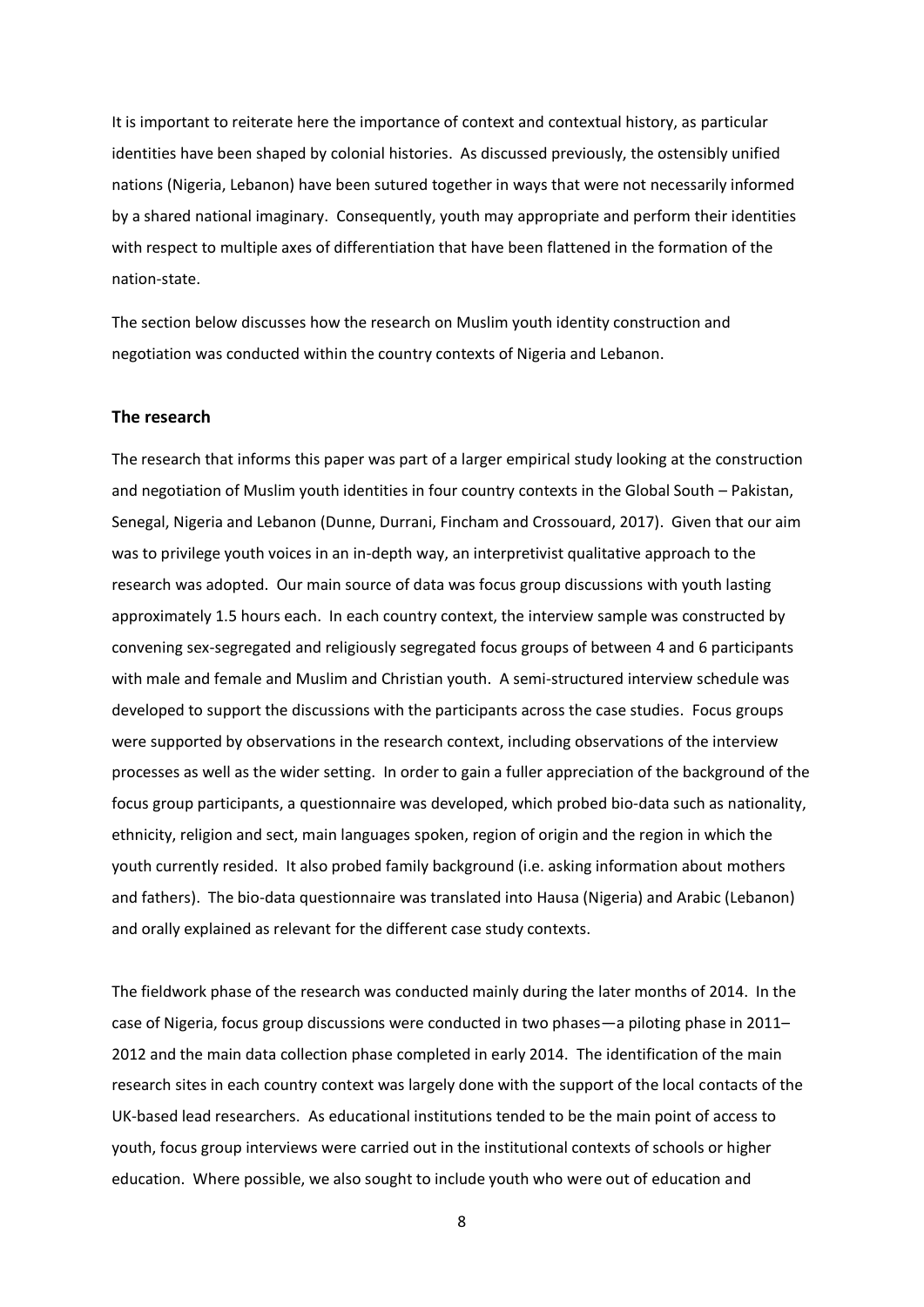convened separate focus group discussion with these youth respondents. These 'out-of-education' youth were a mix of those employed in the formal or informal sector, underemployed or unemployed. The rationale for this distinction was that in contexts where school life expectancy is low (Nigeria), access to youth through education would tend to include those of higher socioeconomic status. However, this was not possible in Lebanon, where the levels of educational uptake and retention are significantly higher than in Nigeria (for more detail refer to the Introduction of this special issue).

Focus group discussions were supported by local researchers in each context, either by involving them alongside the lead UK-based researcher or sometimes in conducting the interviews independently. The rationale for including local researchers is that they could be assumed not to be positioned as 'other' on national, religious, or in some cases, ethnic grounds. Similarly, local youth researchers (Nigeria) could be assumed not to be positioned as 'other' by the respondents in terms of generational differences. In the face of multiple potential axes of positional difference, in most contexts it was possible to match the researchers with the respondent groups in terms of religion and gender (e.g. focus group discussions with female youth led by female researchers, etc.). The aim of this matching was to allow respondents more freedom to engage with sensitive issues within a non-threatening environment. A reflective diary was kept by the researchers to record informal observations and responses to interview encounters. Where possible, interviews were recorded and, if needed, later translated into English. All focus group data was transcribed, and the data was analysed through thematic coding using a poststructuralist, postcolonial and feminist theoretical lens.

The sections below discuss how Muslim youth appropriate, perform and/ or contest their identities in relation to national unity, regional difference and ethnicity within the context of the multireligious states of Nigeria and Lebanon.

#### **National unity and external others**

At the outset, it must be noted that all youth interviewed for this research are, in official terms, citizens of their respective countries. This technical description is important to highlight as we compare and contrast it to the affective senses of belonging in which youth in both contexts strain to make nation and religion coherent in their expressions of identity.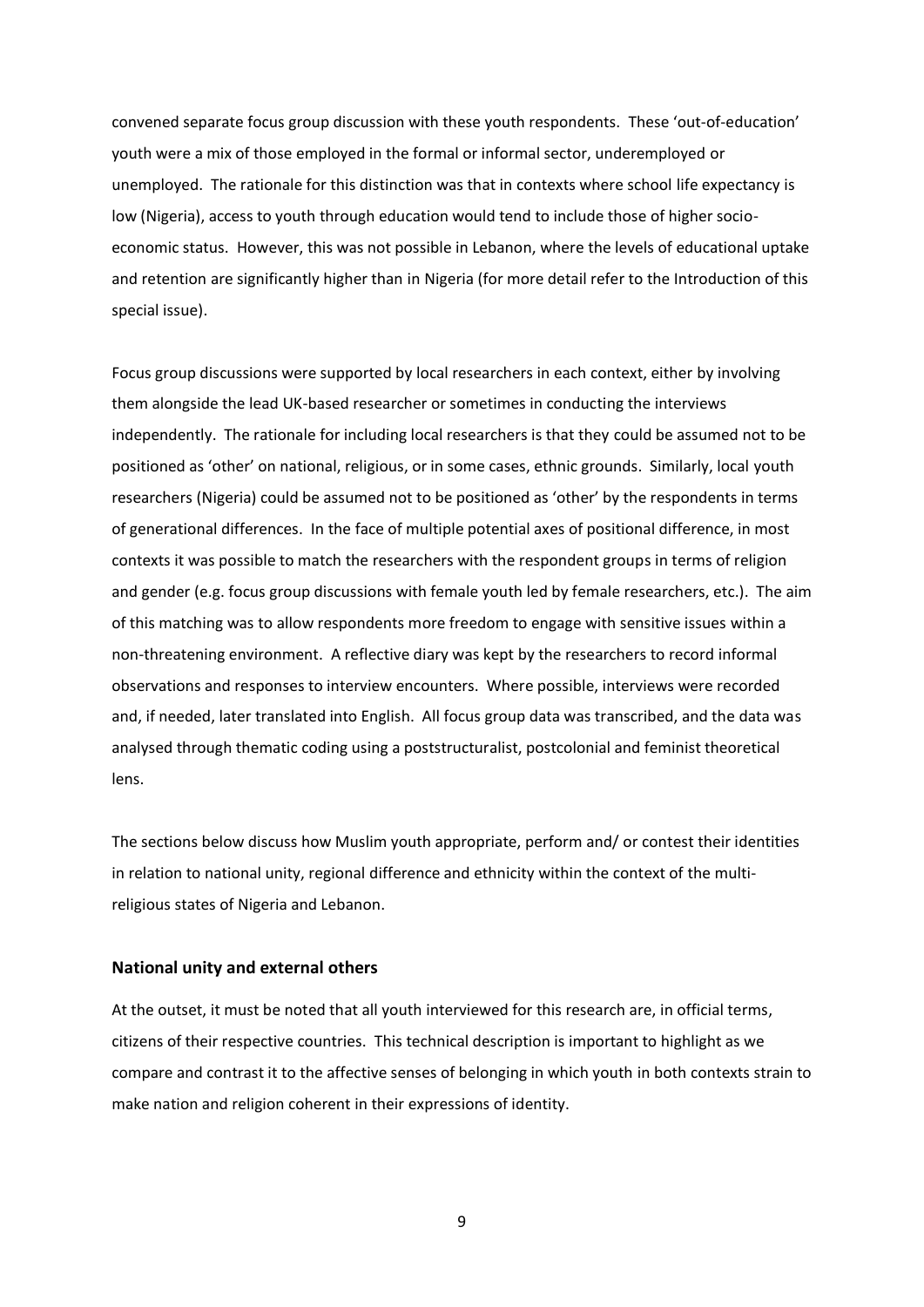In focus group discussions, youth in both Nigeria and Lebanon expressed strong attachments to their nation. National 'myths' constructed with reference to particular colonial histories provided affirmation of national unity and a sense of discursive cohesion (however contingent and fragile) across multi-ethnic and multi-religious communities in both countries. For the youth, national pride was constructed upon notions of national superiority in relation to 'European others' with reference to essentialised personal/national characteristics and collective behaviours. For Nigerian youth, 'Nigerian-ness' (as distinctive from European-ness) was largely constructed in relation to positive personal/collective attributes, such as kindness, generosity, hospitality, and friendliness. For Muslim youth, this sense of unity referred predominantly to the importance of religion to most Nigerians. As one (Sunni) Muslim male youth explained:

*To me I am proud to a Nigerian because Nigerians are very religious people, in terms of their faith, either Muslims or Christians, they are very religious.* 

Similarly, for young Shi'a Muslims in Lebanon, 'Lebanese-ness' was largely understood through cultural narratives constructed upon notions of national superiority to Europeans in relation to 'tradition' and 'modernity'. For example, when asked what it meant to be Lebanese, youth often used traditional cultural values to construct both 'sameness' between Lebanese, and 'difference' between Lebanese and Europeans. As one (Shi'a) Muslim female youth stated:

## *Our traditions, generosity and hospitality to others. Family bonds do not exist among foreigners. Lebanese help their neighbours. We feel the pain and joy of our neighbours*.

In both country contexts, national pride was also constructed upon notions of national superiority in relation to essentialised personal/national characteristics and collective behaviours with reference to 'regional others'. In the case of Nigerian youth, the superiority of Nigeria and Nigerians was discursively claimed and substantiated in relation to 'other' Africans. As one Christian female youth explained:

*When I say I am a Nigerian, I define myself as somebody who is from a part of the African continent where every other black person looks up to as in other countries in Africa they look up to Nigeria for a lot things that's why they seem to call us the giant of Africa so when I say I am a Nigeria it carries a lot of weight.* 

Similarly, for Lebanese Shi'a youth, 'Lebanese-ness' was constructed in relation to essentialised personal/national characteristics of 'difference' between Lebanese and 'other' Arabs. One (Shi'a) Muslim male youth explained it this way: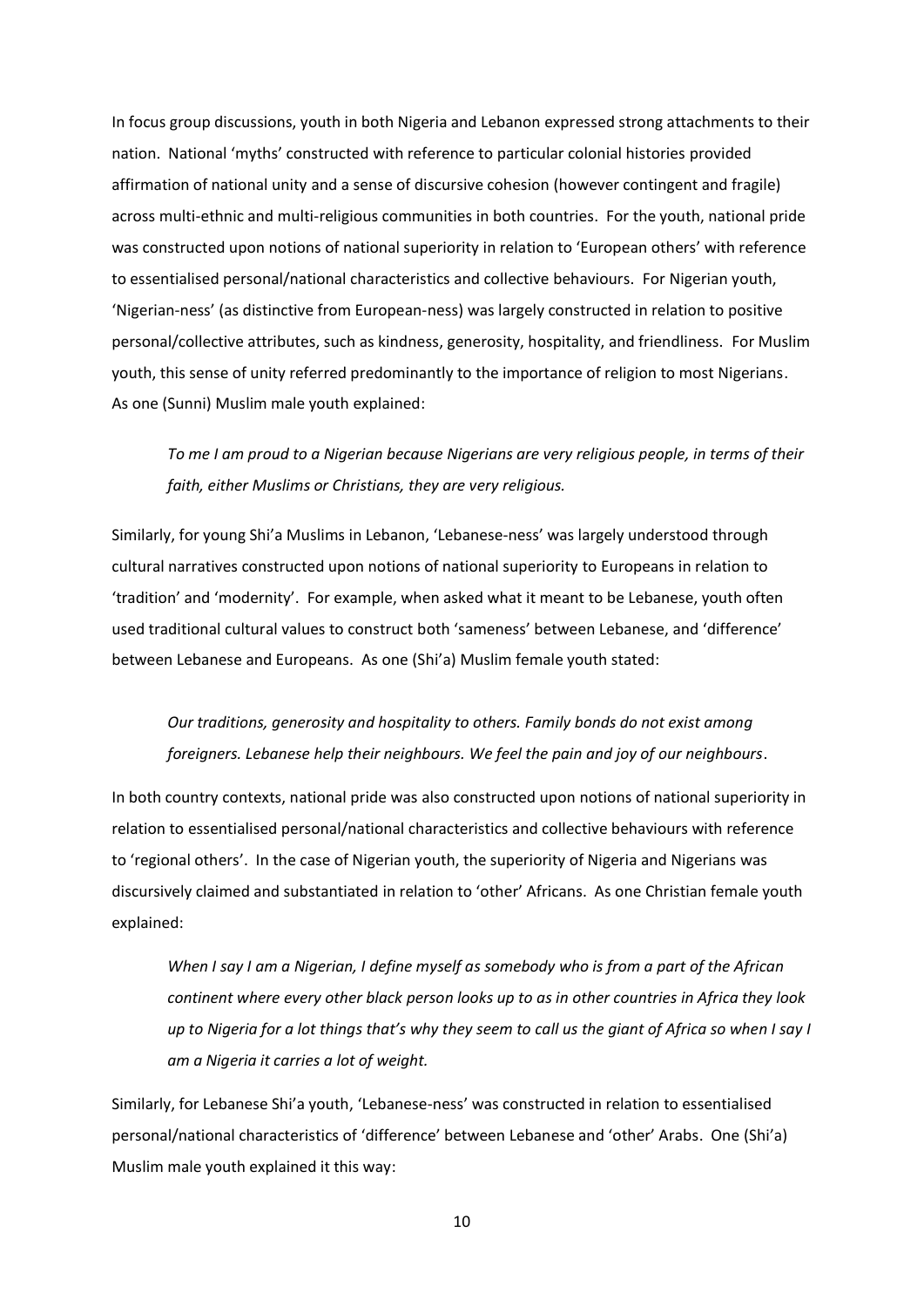*Our openness, acceptance of new things and modern life. We travel. We learn everything quickly. We are educated and love science more than other Arabs. All Lebanese are smart. We speak more than one language (Arabic, English and French). We are like Italians. They are stylish and dress to impress, like us. All the world love Lebanese and they imitate them.* 

Of particular mention was the youths' understanding of religious tolerance as a key marker of national character (see also discussion in paper on Cosmopolitanism in this special issue). For example, Nigerian youth offered the country's 'soft secularism' and their freedom to practice any religion as a point of contrast between Nigeria and other African nations. As one (Sunni) Muslim male youth explained:

*My nationality as Nigerian permits me to practice any religion and to practice my culture the way I like it.*

Moreover, despite Lebanon's long history of sectarian strife, the youth understood 'religious tolerance' to be one of the key signifiers of Lebanon's national character. As one (Shi'a) Muslim male youth explained:

*Lebanon is the connection point between East and West. We respect other religions and sects. Lebanon is a lesson in cohesion among faiths. Lebanese have freedom to believe in God as we like. We are the only country in the Arab world that has a Christian president.* 

Interestingly, youth in both countries credited religious tolerance with being a main reason for the peaceful co-existence of their large ethnically and religiously diverse populations.

In both country contexts, the youth expressed tremendous pride in the strength of their armed forces and used it as a foundation on which to construct their sense of superiority over 'others' within the region. A particular source of pride for Nigerian youth was the role the Nigerian armed forces in peacekeeping missions on the African continent. As one Christian male youth explained:

*One of those things that made Nigeria distinctive is the role that the Nigerian government has played in terms of peacekeeping and emancipating other African nations from colonial dominations, from apartheid regime and contributing in terms of other nations to stabilize economically. So … other nationalities in Africa [to] see Nigerians as big brothers and sisters … at the level of governance [that] Nigeria has actually contributed more than any other African nation to the liberation of other sister nations.* 

Moreover, Lebanese youth acknowledged that the one experience which unifies all Lebanese, regardless of religious sect is the history of conflict between Lebanon and Israel. This was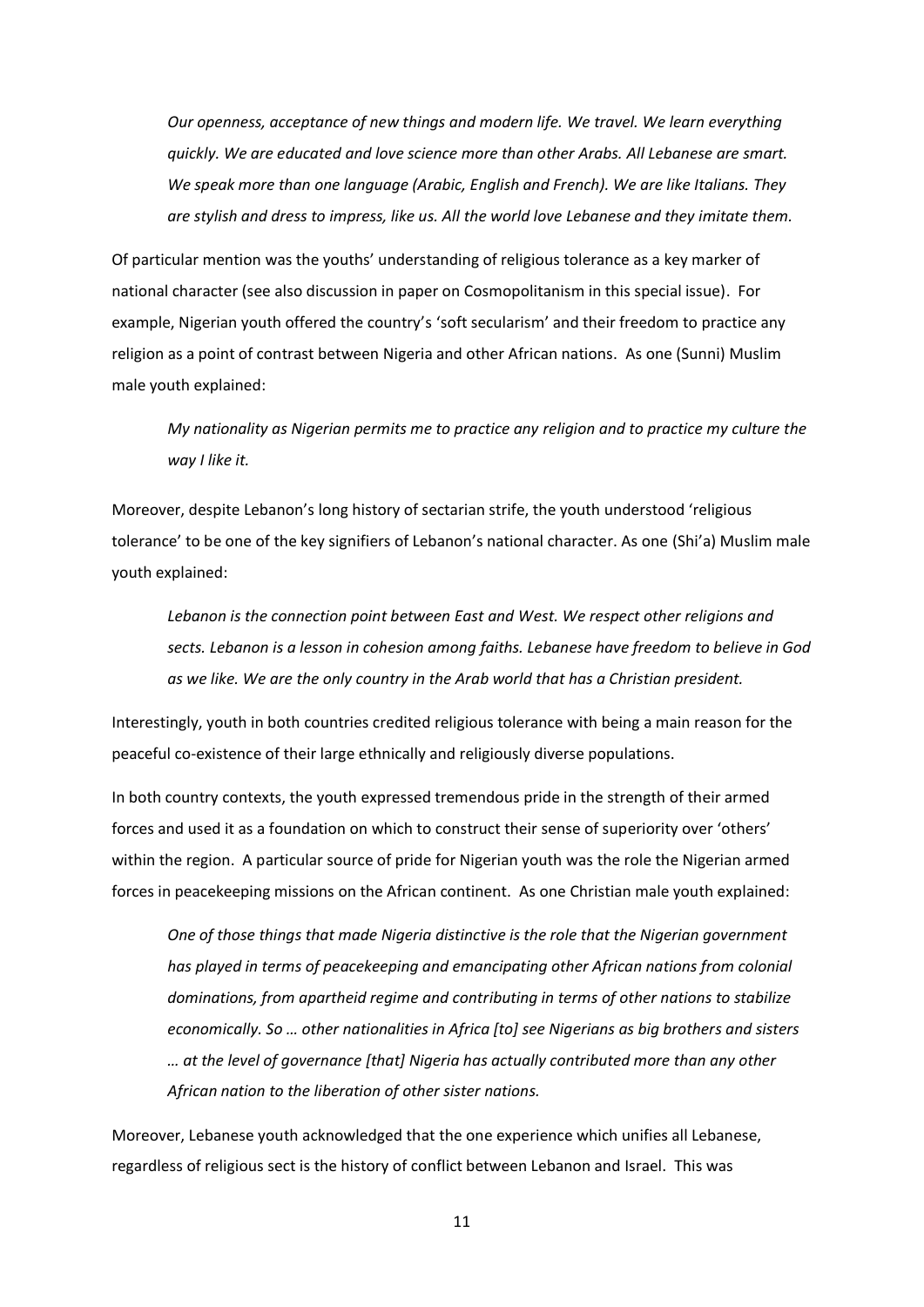particularly salient for Shi'a youth, as the greatest portion of the Shi'a population in Lebanon live in the areas bordering Israel. Within this context, Lebanon's (para)military accomplishments were seen by the youth as a source of pride and were credited with being a significant national unifying factor. As one (Shi'a) Muslim male youth stated:

*Lebanese history is distinctive. We rejected the Israeli enemy and we saved our country. Everyone has sacrificed something for this country. My cousin is a shaheed (martyr). He shed his precious blood for his country. We have the duty to defend Lebanon and resist the Israeli enemy.* 

Although youth in both country contexts expressed tremendous national pride, ruptures began to appear in youths' narratives of national superiority when discussing politics and governance. For Nigerian youth, this was particularly in relation to their dissatisfaction and disappointment with the workings of the Nigerian State and politicians' failure to deliver on their promises. Although Nigerian youth expressed strong commitment to democratic values, these disappointments with governance haunted the positive youth imaginaries of their nation. On the other hand, Lebanese youth expressed frustration that their country had been without a government for almost 3 years due to bureaucratic paralysis brought on by sectarian partisanship.

The section above discusses how both in Nigeria and Lebanon, as multi-ethnic and multi-religious states, unifying national imaginaries have offered discursive cohesion and stability within the context of diversity. On the other hand, these have been balanced by strategies that provide operational and political equilibrium, including the use of different legal codes (legal pluralism) and constitutional or extraconstitutional concessions to support power-sharing between groups (e.g. the notional alternation of presidential office by region/religion in Nigeria; the 'confessionalist' system of governance in Lebanon). Moreover, these arrangements have created parallel traditions of citizenship with contradictory boundaries of belonging.

The complexities of the Nigerian and Lebanese contexts mean that youth in these countries must navigate multiple discursive intersections - nation, religion, ethnicity (and gender) - in order to shape their own identities. The sections below discuss the ways in which regional and ethnic difference have created fractures in 'unifying' national identity narratives and helped to construct 'internal others'.

#### **Regional difference and internal others**

In both country contexts, regional belonging has emerged as a prominent symbolic structure of internal 'othering'. Moreover, in the two country contexts, regional identity has largely been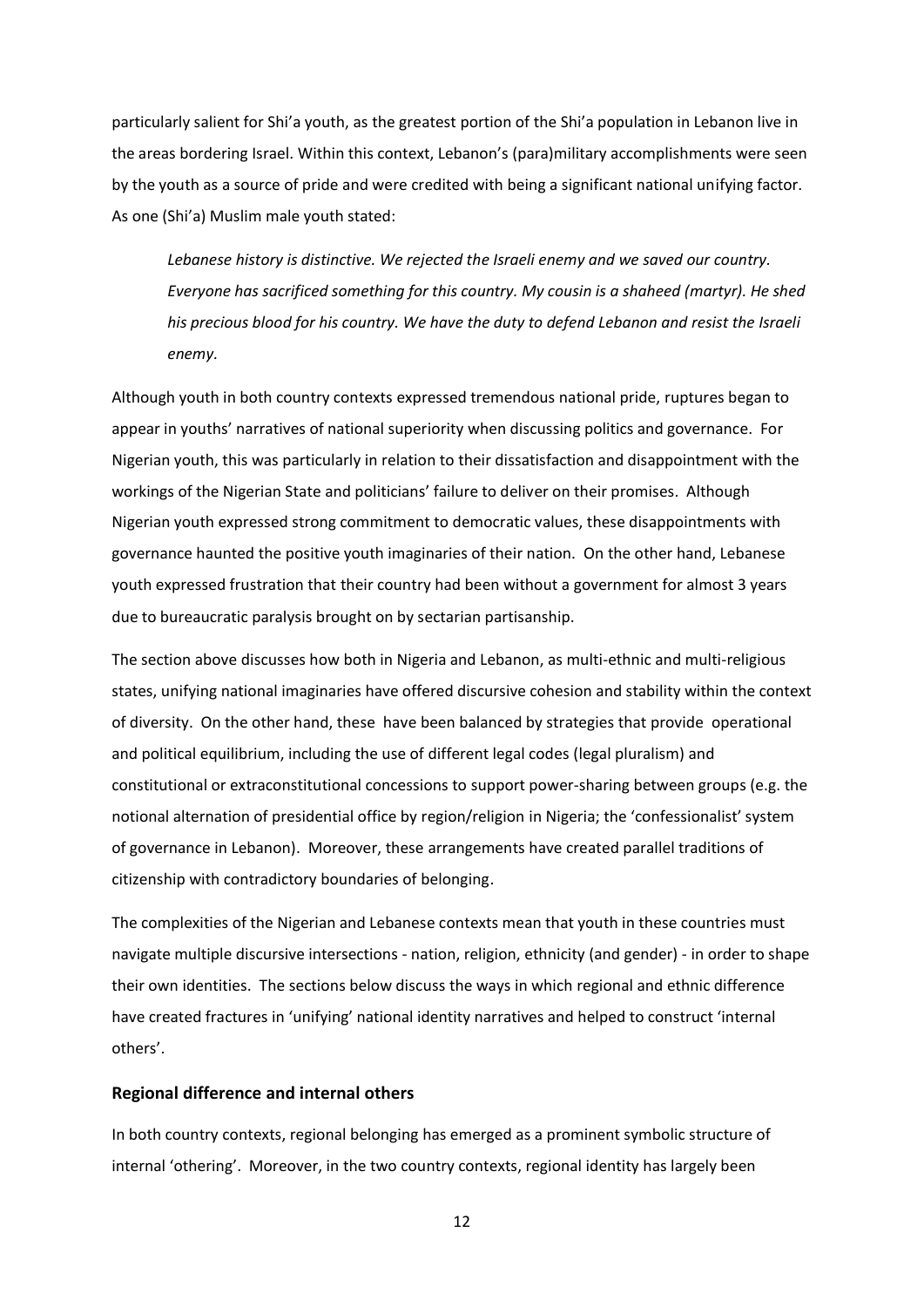mapped and articulated through religion. This historic regional / religious affiliation has fractured youth imaginings of the unified nation.

In the Nigerian context, a dominant discursive axis taken up by Nigerian youth to frame their identities was a region–religion dyad of Northern Muslims and Southern Christians (a simplification even if it is very commonly articulated). The conflation of region and religion (Northern Muslim— Southern Christian) worked to highlight the divisions of land and people that pre-date the production of Nigeria. The flattening of local ethnic affiliations and distinctions through regionalism emerged as a result of historical British investments in northern religious leaders, which encouraged an emphasis on religious identity. These regional-religious differences describe the fractures of post-colonial Nigeria, and it was these lines of difference from internal others that were most sharply described in the youth discussions of their identities. As one (Sunni) Muslim male youth stated:

*Actually, there are a lot of problems between the North and South. It is in the history that since the Biafran war the southerners (Igbo) have it in mind that they are non-Nigerians up till now. They regard themselves and citizens of Biafran country because at this particular point in time, especially during this democratic period, the Northerners do not want the Southerners to rule them while the Southerners do not want Northerners to rule them. This is because of the regional differences between us. So my own observation, we are living like the 'yam and palm oil' (a Hausa saying used in describing a distrustful relationship), we are living together but our minds are not clear. More especially during this insurgency, if you go to the South they think you are Boko Haram. They will call you Boko Haram straight forward.* 

Similarly, Lebanon is a country plagued by significant regional inequalities linked to nation-state formation. Historically, the Shi'a (like the Sunnis and the Druze) were not a party to the establishment of Greater Lebanon by French colonial rulers. Rather, through the annexation of their territory to Lebanon, the Shi'a became citizens of a new state which they identified with (Christian) Maronite hegemony and Western imperialism. After Lebanon's independence and the establishment of the 1943 National Pact between the Maronite and Sunni elites, the Shi'a experience remained largely one of alienation and impoverishment, including poor political representation. In contemporary times, areas populated by Shi'a Muslims (south Beirut, south Lebanon and the Beqa'a Valley) are far more likely to be disadvantaged. In terms of education, the geographic distribution of quality schools has tended to be concentrated around Beirut and the northern areas of the country, which are predominantly populated by Christians and Sunni Muslims. Moreover, illiteracy rates are higher in the Beqa'a Valley and South Lebanon, which have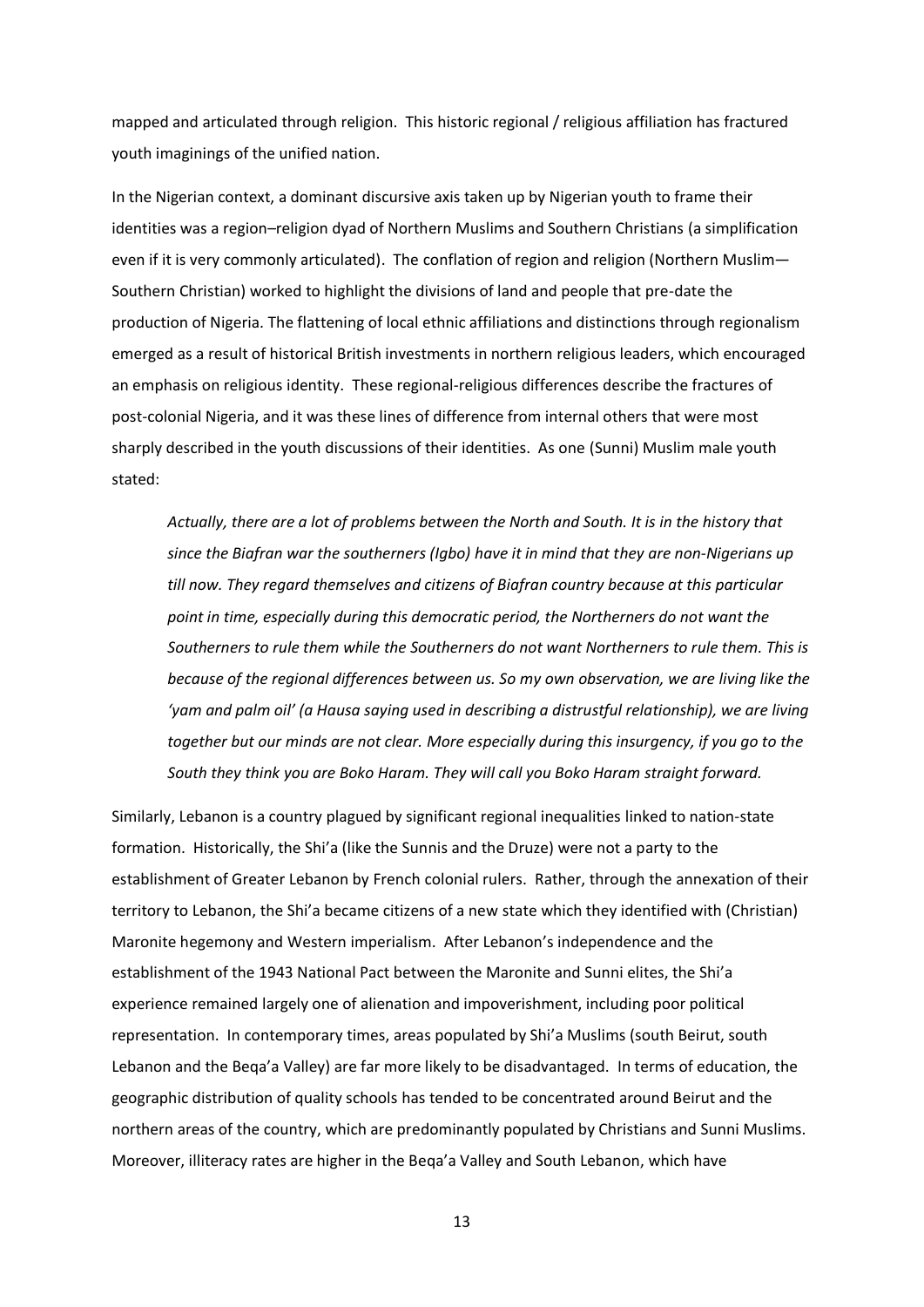predominately Shi'a populations (Frayha 2009). As a result, a dominant discursive axis taken up by Lebanese youth to frame their identities is a region–religion dyad of Northern Christians/Sunni and Southern Shi'a. As one (Shi'a) Muslim female youth explained:

*Christians achieve higher positions in Lebanon. They can work wherever they want. Good jobs are usually reserved for Christians in the government. It's easier for a woman who doesn't wear a hijab (Sunni or Shi'a) to get a job. A woman who wears a hijab cannot enter the army or work in a bank or work as a flight attendant.* 

In both country contexts, regional/religious distinction was also used to bolster the 'authenticity' of the religious practices of Muslims, and particular kinds of Muslims in relation to 'internal others'. While Muslim youth generally invoked a discourse of religious universalism (i.e. Islamic *umma*), they articulated and performed their identities within local social relations which produced regional distinctions from 'internal others'.

In Nigeria regional differences were used to bolster the 'authenticity' of the religious practices of Northern Muslims in relation to their Southern counterparts. This was accomplished through the derision of Southerners, especially Muslims, for their Westernisation, loss of culture and syncretic forms of Islam, in opposition to the superior and more 'pure' Islamic identity and practice of Northern Muslims. This precipitated an internal hierarchy in which Muslims in the South and especially Yoruba Muslims were constructed as not quite 'proper' Muslims. As one (Sunni) Muslim female youth explained:

*They (Yoruba Muslims from the south) value culture more than religion. It's just ignorance of religion. Before it was like that (in the north), now it is changing.*

Moreover, northern Muslim youth claimed that their observation of other Islamic contexts (i.e. Saudi Arabia) and communications with youth from elsewhere through ICT had influenced their social and cultural relations and produced shifts especially with regard to a religious consciousness and practices. This contributed to a sense of a 'proper' Islamic practice against syncretic or more hybrid forms of Islam. The idea of a 'proper' or a received form of Islam from Saudi Arabia was used to reassert the regional difference by 'othering' Muslims in the South. As a (Sunni) Muslim male youth explained:

*If Abdul (a Muslim) is from southern part of Nigeria, if he comes to north ... some Muslims do not accept them as good brothers and sisters. …. some northerners will think that your religion is not as perfect as his (northerner) religion.*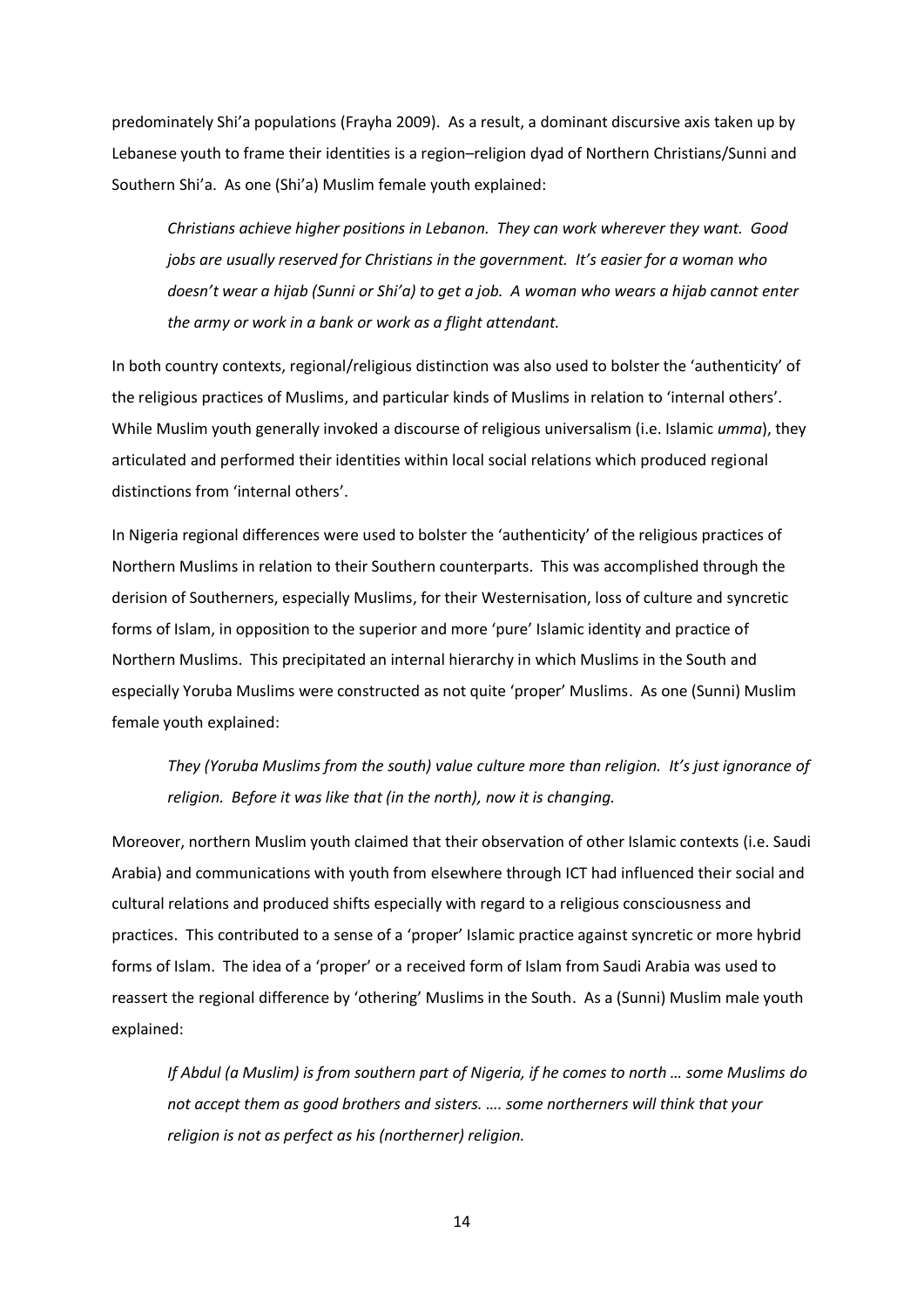Similarly, regional/religious distinction was used by Muslim Lebanese youth to bolster the 'authenticity' of the religious practices of particular kinds of Muslims (i.e. Shi'a) in relation to 'internal others' (who for them are the Sunni). As one (Shi'a) Muslim male youth remarked:

*We are better believers. We stick to the original meaning of the Qu'ran. Other Muslims have changed it. Sunnis don't acknowledge the 12 imams. They don't follow the complete Islam. Shi'a have fatwas (religious decrees) from well-educated and established ayatollahs, but for the Sunni, any street boy can study for two years and they start giving fatwas in shedding people's blood. If I were a Sunni, I would live in Saudi Arabia, be an extremist and follow Sunni politicians despite their corruption. Their weak leaders (such as Saad Hariri) take a 'selfie' (photo) and spread their message. Hassan Nasrallah (leader of Hezbollah) would never do that. They have no honour. They are ignorant and primitive. Saudi is a backward country full of terrorists.* 

Shi'a youth in Lebanon also spoke of a 'proper' or received form of Islam from Iran, which was used to reassert regional difference by 'othering' Sunni Muslims more generally, and urban Shi'a Muslims in Lebanon in particular. As one (Shi'a) Muslim female youth put it:

*Iran is more conservative than Lebanon. The most conservative communities are in Iran and Iraq. Shi'a in Europe don't pray or follow the rules. Shi'a in South Lebanon are different than those in Beirut. We are more committed. Families in Beqa'a Valley are more conservative than others.* 

In other words, the youths' narratives revealed Shi'a youth identities to be highly context-dependent and mediated through other discourses, such as location, culture, ethnicity and politics.

The section below discusses the ways in which ethnic difference has created fractures in 'unifying' national identity narratives and helped to construct 'internal others'.

#### **Ethnicity**

Within the contexts of Nigeria and Lebanon, national identities are powerfully infused with historical traces related to internal fractures originating in colonial times and struggles for independence. In both country contexts, colonial powers drew up state boundaries in very arbitrary ways without regard for existing community affiliations (e.g. ethnicity). Moreover, in the interest of 'divide and conquer', colonial subjects in these countries were differentiated based on ethnicity and religion, with some groups being privileged and other groups being disadvantaged by colonial authorities. In contemporary times, these social divisions among national citizens constructed during colonialism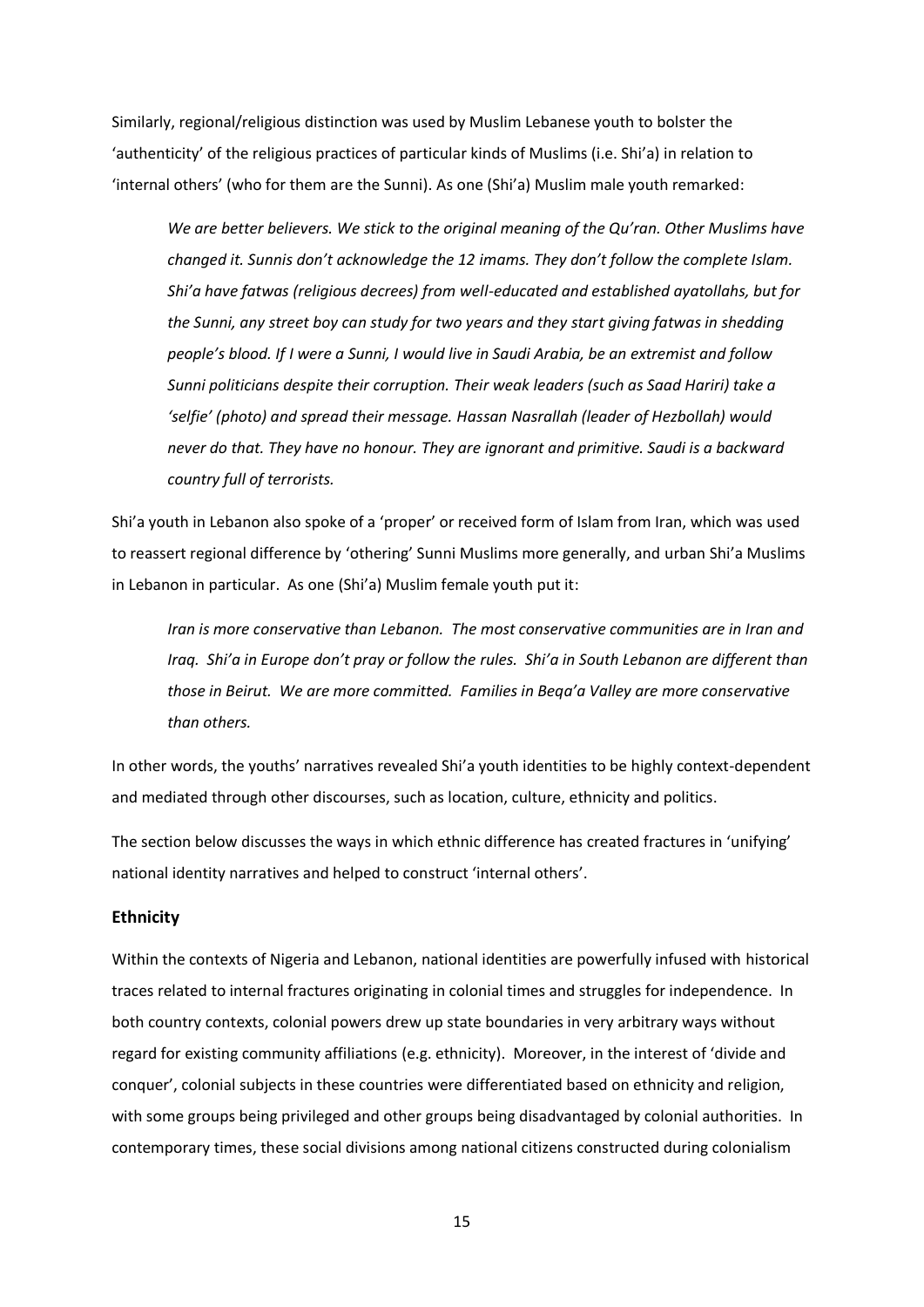and sustained in the aftermath have produced fractures in national identity narratives, challenging the notion of a unified national imaginary.

In Nigeria, ethnicity is a particularly key axis of identity. On the one hand, ethnic diversity was used by the youth to mark out Nigerian distinctiveness and to substantiate the idea of Nigerian national unity and cohesion in contrast to other African countries which experience ethnic conflict, such as Sudan, Congo and Somalia. As one (Sunni) Muslim male youth explained:

*We have more than 20 tribes and we are living peacefully. We don't have this problem of this ethnic… I am from Kilba, I am from Bachama. You can go to a house and find out that this room is a Kilba, another one is Bachama, another group is Fulani and they are living peacefully, their children are eating, playing and doing everything together.* 

On the other hand, Nigerian youth narratives reveal how religion/ethnicity/region intersect in complex ways that reinscribe the cleavages that Nigeria's foundation papered over. An example of this are the Igbo, one of the three major ethnic/language groups predominant in South-East Nigeria. They are known as successful business people who have migrated to many parts of Nigeria. Predominantly Christian and Catholic, the Igbo are remembered for their favoured status under British colonial rule and the Biafran War when they sought secession from post-independence Nigeria and garnered support from the Catholic Church in these efforts. Without land claims in the North, the shakiness of their Nigerian affiliation (Biafra), their religion (Catholic) and the way they have migrated for business and live in the towns and cities of the North have produced a revulsion against the Igbo for northern Muslim youth. The Igbo were often cited by northern Muslim research respondents as the most reviled ethnic group and the least favoured alternative ethnicity. As one (Sunni) male youth explained:

*We are forced to live together. Originally, we are not identical in any way whatsoever, by culture, religion and what have you. ... After the amalgamation we also had a breakdown during the military regime – coup, counter coup which finally led to a civil war.* 

This is an example of how the youth recruited ethnicity to demarcate regional differences that reflected the forging of the nation-state in which the north, dominated by Hausa/Fulani Muslims, amalgamated with the Christian south which comprised largely of the Igbo in the South-East and the Yoruba of the South-West. While local ethnicities are tolerated in local areas, ethnic divides among the major groups from which the nation was formed still hold sway and are explained largely in reference to religion.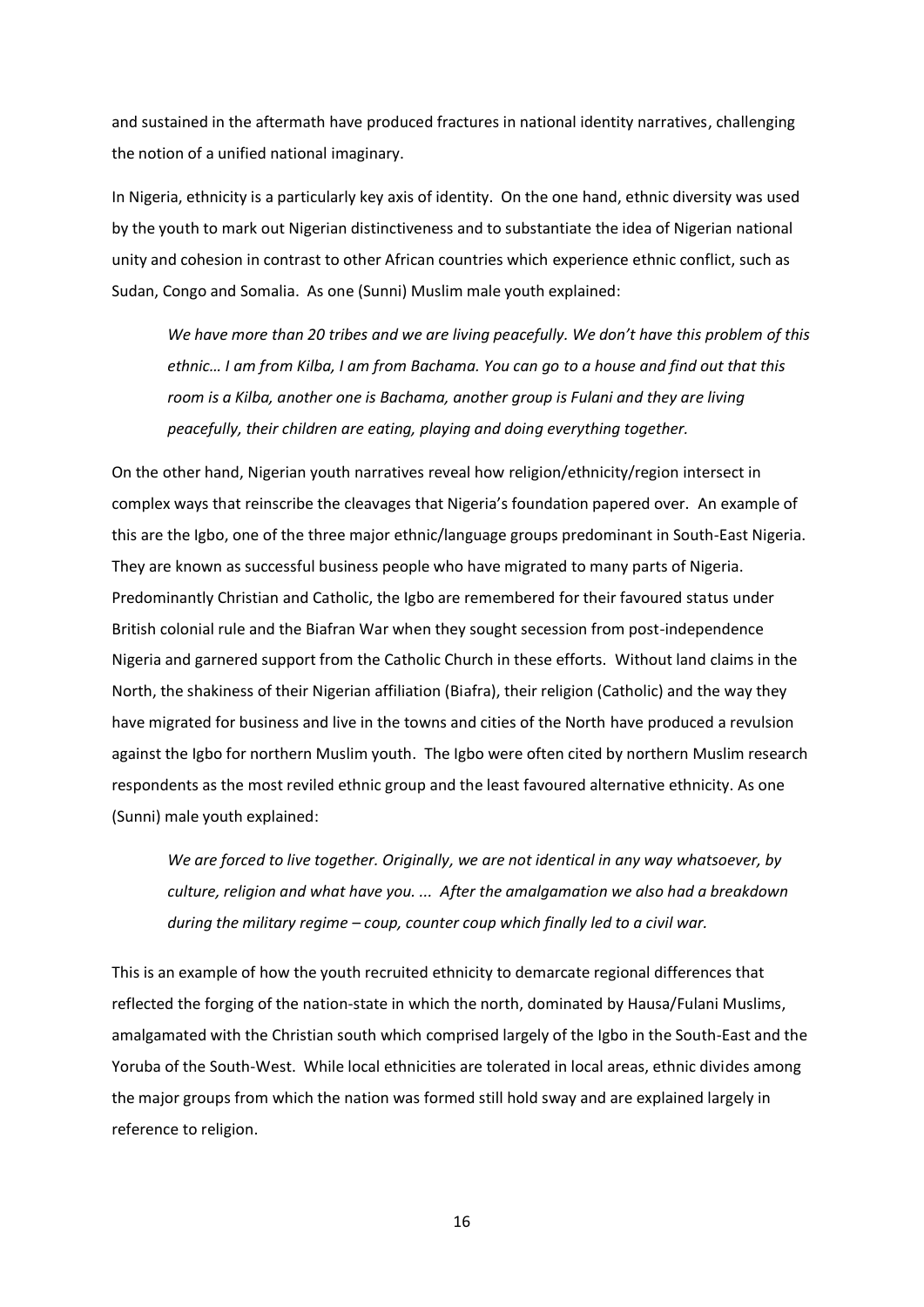Just as in Nigeria, the boundaries of the modern state of Lebanon were carved out by European powers (the French) without regard for existing communal affiliations and attachments. After the fall of the Ottoman Empire, the Sykes-Picot Agreement (1916) partitioned the former empire's Arabic-speaking provinces into zones under British control and influence (modern-day Iraq, Kuwait, Jordan and Israel/Palestine) and those under the control and influence of France (modern-day Syria and Lebanon). Because the distinction between nations was political rather than social (in the interests of European powers rather than local communities), modern Lebanese share much in common with their geographical neighbours in terms of shared ethnicity and culture. In this way, several of the signifiers of 'Lebanese' identity mentioned by the youth in focus group discussions are actually common to the region (Arabic language, Arab ethnicity, regional history and cuisine). Thus, in contrast to Nigeria, where ethnic diversity has challenged national unity, in Lebanon shared ethnicity with other Arabs has problematised the notion of a distinct 'Lebanese' nation set apart from its neighbours in the region.

Although Lebanon is ethnically homogenous (Arab), ethnic divides among Lebanese are largely expressed with reference to religion. Religious communities in Lebanon have distinct cultural signifiers (e.g. 'Christian' foods, such as escargot, are considered to be *haram*<sup>1</sup> and are not eaten by Muslims). Moreover, Christians/Sunni/Shi'a/Druze in Lebanon all have identifiable accents and use different expressions when they speak Arabic. There is also little intermarriage between religious communities within the country. In this way, internal cultural segmentation centred around religion works to challenge unified notions of 'Lebanese-ness' and to blur boundaries of the nation.

#### **Conclusions**

In multi-ethnic and multireligious states like Nigeria and Lebanon, national 'myths' provide affirmation of national unity and a sense of discursive cohesion (however contingent and fragile). Within these myths, national pride and allegiance is constructed around essentialised personal/national characteristics and performances / practice of identification, as well as notions of national superiority recited in relation to 'external others'.

However, within postcolonial states, national identities are powerfully infused with historical traces related to their formation and emergence as nation-states. These produce internal fractures originating in colonial times and struggles for independence. Colonial powers drew up state boundaries in seemingly very arbitrary ways without regard for existing community affiliations. Moreover, in the interest of 'divide and conquer', colonial subjects were often differentiated by

<sup>1</sup> Forbidden in Islam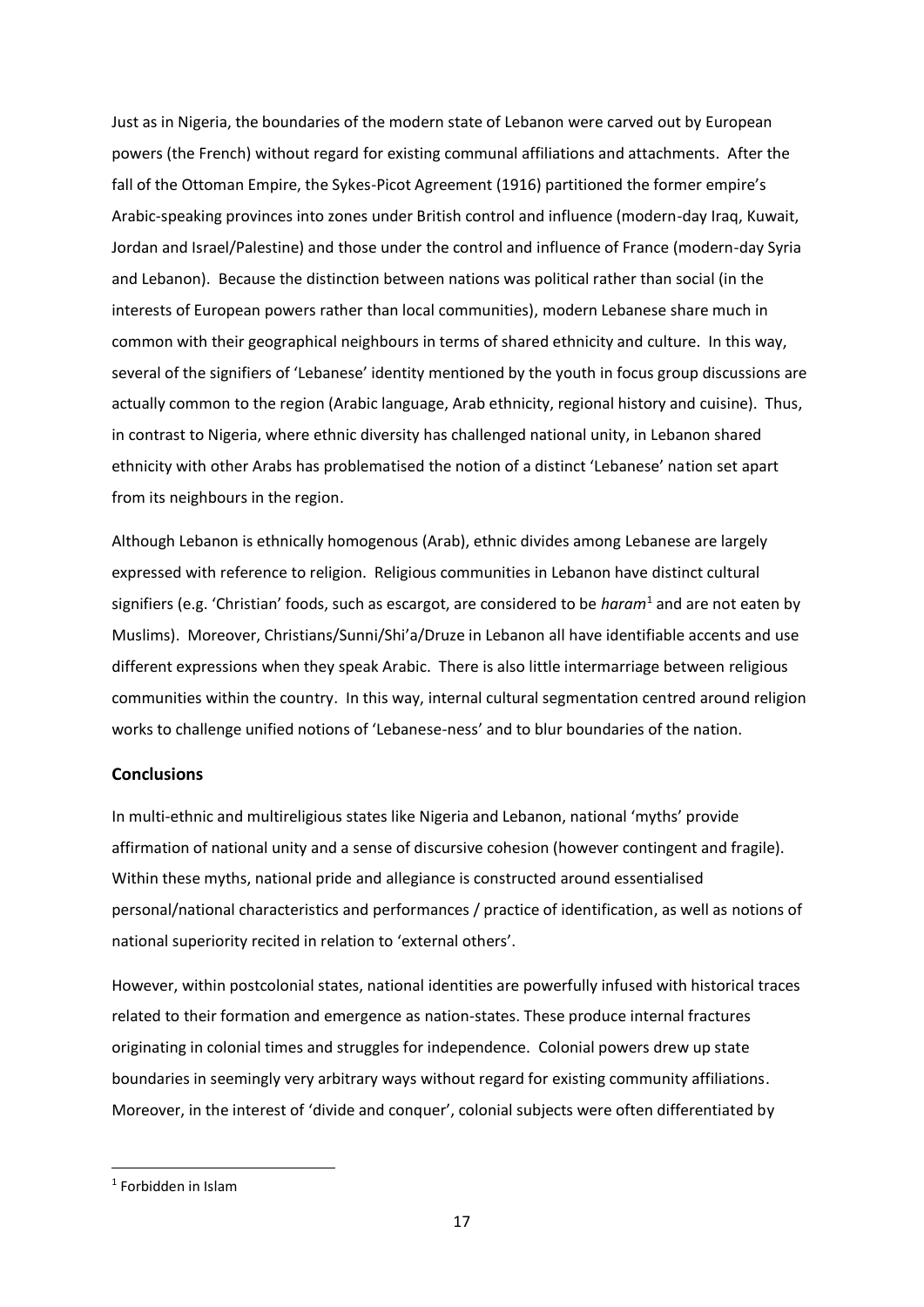ethnicity and religion, with colonial authorities privileging some groups while disadvantaging others. In this way, religion and region have been intertwined, religious 'others' have been constructed, and history and socio-political dynamics have been deeply implicated in producing allegiances/ differences, and modern national affiliations may, or may not, coincide with modern nation-state boundaries.

In contemporary times, fractures in national identity narratives constructed as a legacy of colonial times have been exacerbated and/or complimented by mass migration and ICT (e.g. through the construction of 'authentic' forms of Islam received from abroad), which has further challenged the notion of a unified imagined national community. It has also put into question the relevance of the nation-state within a globalised world and raised questions about post-national or more cosmopolitan forms of citizenship (as discussed in an earlier paper of this special issue).

On the other hand, as youth share space, culture and politics with 'others' in their geographical locality, it is within the everyday contexts of the local that identities are produced through the revivification of historical differences (them) and allegiances (us). In this way, through the interpenetration of the global and the local, youth identities in the Global South are constantly being reconfigured and rewritten (Bhabha, 2004).

#### **References**

- Ahmed, S. (1999). Home and Away: narratives of migration and estrangement. *International Journal of Cultural Studies, 2*(3) 329-347.
- Anderson, B. (1991). *Imagined Communities*. London: Verso.
- Bhabha, H. K. (2004). *The location of culture*. London and New York: Routledge.
- Billig, M. (1995). *Banal Nationalism*. London: Sage.
- Central Intelligence Agency (CIA). (2015). The world factbook. Retrieved from https://www. cia.gov/library/publications/the-world-factbook/geos/ni.html.
- Dunne, M., Durrani, N., Fincham, K. & Crossouard, B. (2017). *Troubling [Muslim Youth Identities:](http://sro.sussex.ac.uk/16399/)  [nation, religion, gender.](http://sro.sussex.ac.uk/16399/)* Basingstoke: Palgrave Macmillan.

- Fincham, K. (2012). Learning the Nation in Exile: constructing youth identities, belonging and 'citizenship' in Palestinian refugee camps in south Lebanon. *Comparative Education, 48*(1), 119-133.
- Fisk, R. (2001). *Pity the nation: Lebanon at war*. Oxford: Oxford Paperbacks.

Falola, T. & Heaton, M. M. (2008). *A history of Nigeria*. Cambridge: Cambridge University Press.